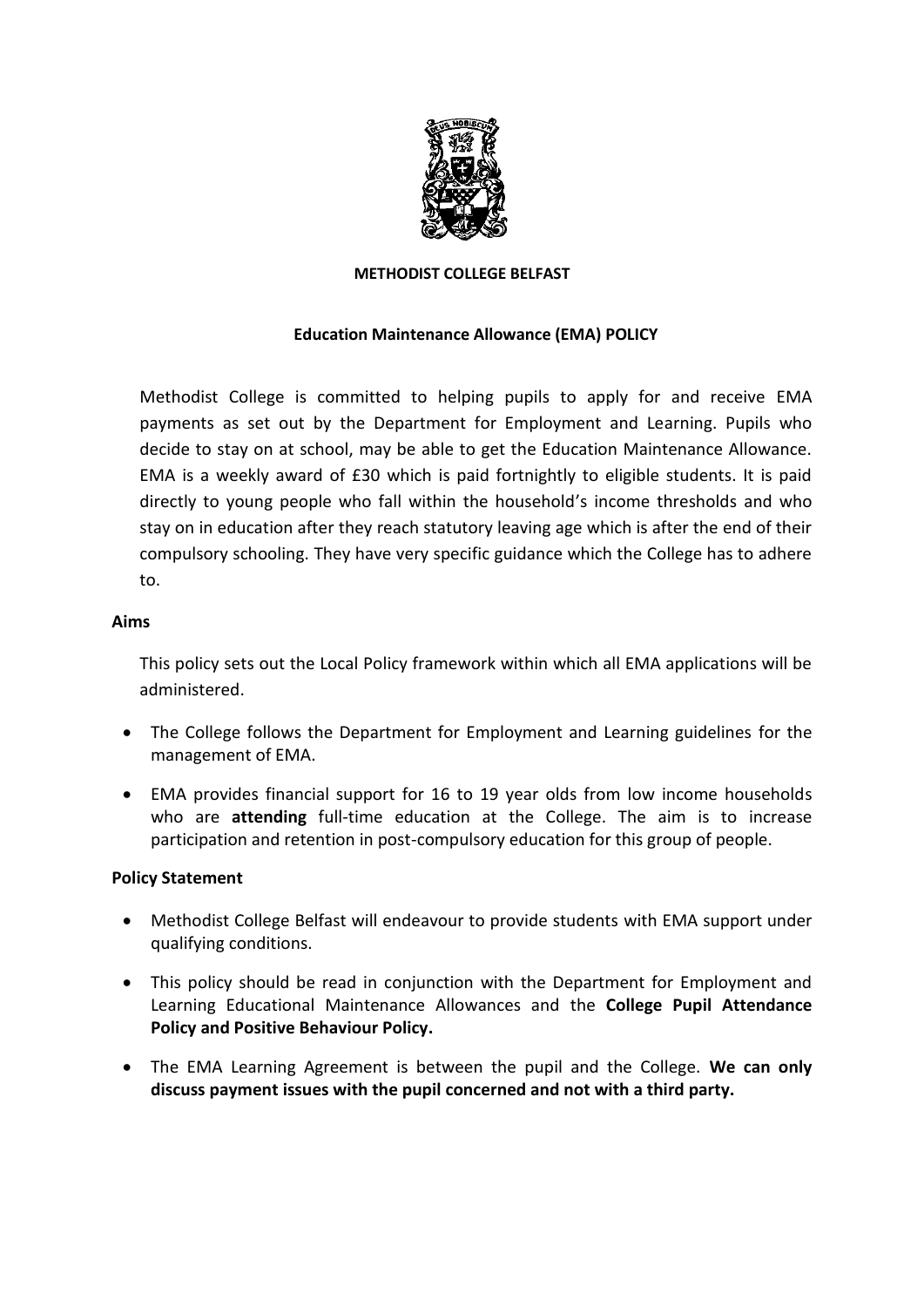## **Responsibilities**

- The College Rolls and Records process the payments of EMA.
- The Head of Senior School is responsible for the effective operation of this policy.
- The Head of Senior School is responsible for ensuring that all enrolled students receiving EMA have a signed Learning Agreement.
- The Head of Senior School is responsible for ensuring that student attendance information is passed to Rolls and Records for recording on the College EMA Portal system to satisfy the conditions of the EMA award.
- It is the responsibility of the student to manage their attendance and their entitlement to EMA and to follow up initially with their Tutor regarding absences which may have affected their payments. The second point of contact to verify reasons of non-payment is with Rolls and Records and finally to speak directly with the Head of Senior School to discuss any unresolved issues.
- It is the responsibility of students to inform the College of changes to their circumstances.
- Form Staff are responsible for advising the Head of Senior School of students not meeting the attendance requirements and being considered for disciplinary action.

## **Criteria for Educational Maintenance Allowance (EMA)**

- EMA provides financial support for 16 to 19 year olds from low-income families who undertake a full time course at college.
- The EMA is a weekly allowance payable during term time.
- EMA is paid directly to young people on a fortnightly basis, into their bank account.
- The weekly allowance rate for eligible students currently is £30.00.
- *The EMA is only paid for full weeks of attendance within term time. It will only be paid when 100% weekly attendance has been achieved by the young person. No payment will be made for part attendance.*
- EMA payments are not made during school holidays.
- The applicant must have a current signed Learning Agreement and must adhere to the conditions of that Learning Agreement.
- Students will be interviewed at the time of signing a Learning Agreement to ensure that the College Policy and all objectives are understood.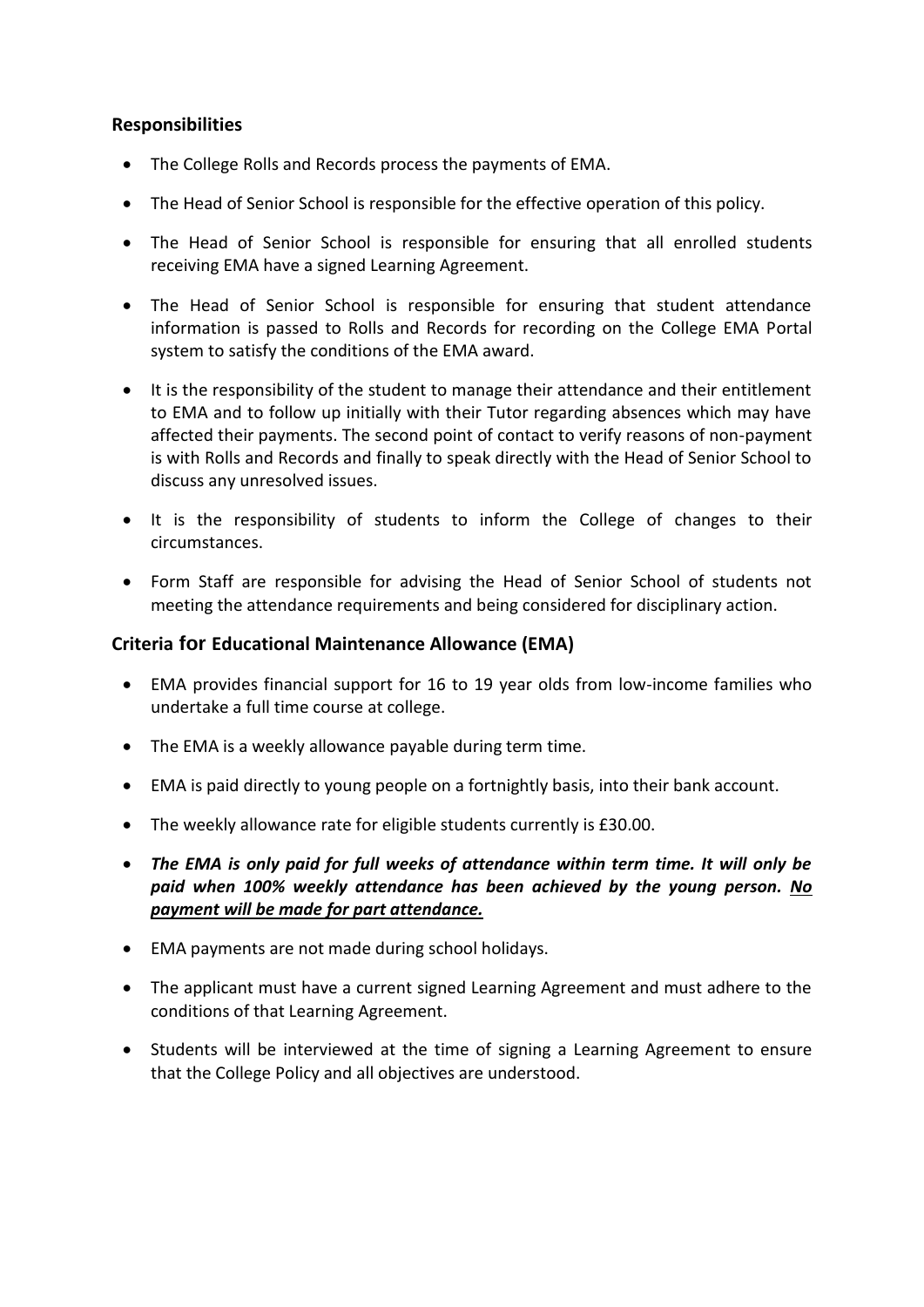## **Student Absence Procedure**

- The College expects 100% attendance from students. Students' attendance is monitored on a daily/weekly basis. An EMA bonus payment is made twice yearly and is based on meeting the objectives as set out in the Learning Agreement.
- All absences will be treated in accordance with the College Attendance Policy.
- **Lates after 10.00 am** and **holidays in term-time** are deemed as unauthorised absence for EMA purposes.
- Where a student is not complying with the school's discipline policy, EMA can be suspended or stopped.
- Notes for unexplained absences must be submitted within two weeks of an absence to avoid a student missing a payment. Students will miss a payment if the note is produced after the cut off deadline. Please note that payment dates are set by EMA. If a note has not been submitted by the Friday morning prior to the date when a payment is due to be received then EMA cannot be paid. Unexplained absences that remain beyond a **2 week period** will not be paid unless there has been an administrative error.
- Students who are off school due to illness for a period of exceeding two weeks must provide a medical note from their GP if the EMA payment is to be continued at the discretion of the College.
- Students who are absent without permission from timetabled classes (including study periods) will not be paid for that week. If a student arrives late to a class, they should ask the teacher to make note of this on the class register to ensure that attendance at class has been recorded.
- Students must make sure that they are registered for **every timetabled class** to get their payments. If an error occurs, the student needs to ensure that it is corrected by speaking to the teacher concerned and by informing Rolls and Records. It is the **student's responsibility** to ensure that all attendance records are accurate and up-todate. If an issue remains unresolved beyond the 2 week cut off date payment may not be made unless Rolls & Records receive an indication from a teacher that a 'class register' amendment has been made.
- EMA payments are paid into students' bank accounts on a fortnightly basis, subject to confirmation of attendance criteria being satisfied.

## **Right of appeal**

 Appeals against Entitlement must be made directly to the Department for Employment and Learning and cannot be considered by the College.